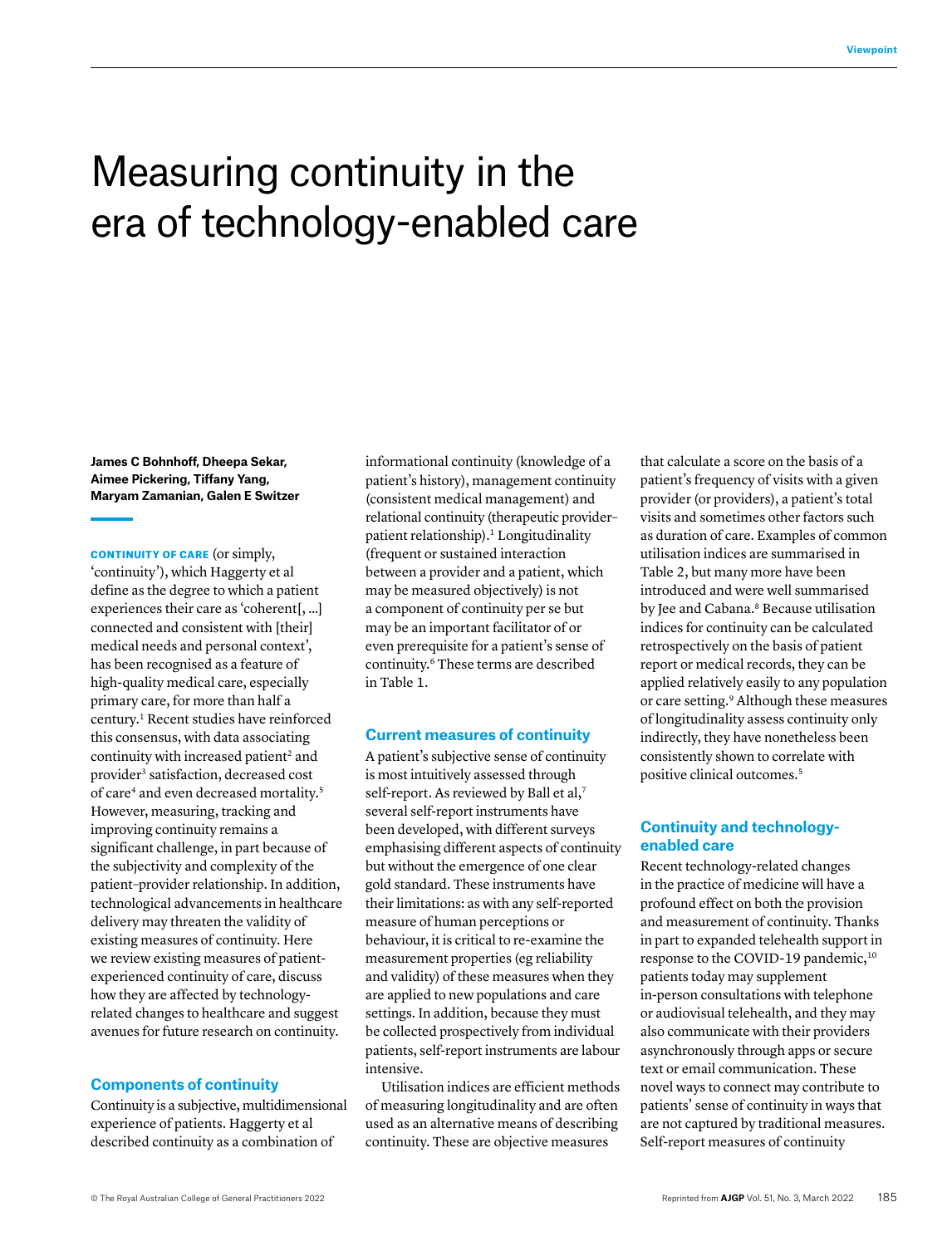**Table 2.** Example utilisation indices

# **Table 1. Key terms**

|               | <b>Definition</b>                                                                  | <b>Subjective</b><br>or objective? | <b>Collection method</b>           |
|---------------|------------------------------------------------------------------------------------|------------------------------------|------------------------------------|
|               | Care connected, consistent, in line with a patient's<br>needs and personal context | Subjective                         | Self-report instruments*           |
| Informational | Care based on information from a patient's prior<br>history and circumstances      |                                    |                                    |
| Management    | Consistent management in accordance with a patient's<br>needs                      |                                    |                                    |
| Relational    | Therapeutic provider-patient relationship                                          |                                    |                                    |
|               | Frequent or sustained interactions between a provider<br>and a patient             | Objective                          | Self-report or utilisation<br>data |
|               | Continuity of care                                                                 |                                    |                                    |

**Name Description Definition\***

| <b>Name</b>                              | <b>Description</b>                                                                          | <b>Definition*</b>                            |
|------------------------------------------|---------------------------------------------------------------------------------------------|-----------------------------------------------|
| Usual Provider of Care<br>(UPC)          | What proportion of a patient's visits<br>was with their usual provider?                     | $n_u$<br>$\overline{M}$                       |
| Continuity of Care<br>(COC)              | Were a patient's visits concentrated<br>among fewer providers or spread out<br>across more? | $\frac{\sum_{i=1}^{M} (n_i^{2}) - M}{M(M-1)}$ |
| Sequential Continuity<br>of Care (SECON) | How likely was the patient to see the<br>same provider for a subsequent visit?              |                                               |

*n<sub>u</sub>* is the number of visits made to a designated usual provider. M is the total number of visits in the stud<br>period. n<sub>i</sub> is the total number of visits to provider i.  $\Phi_{_{\rm j}}$  is equal to 1 if visit j and j+1 are cond *\*nu is the number of visits made to a designated usual provider. M is the total number of visits in same provider, 0 otherwise. is the total provider.* M is the total provider of visits in  $\frac{1}{2}$ *\*nu is the number of visits made to a designated usual provider. M is the total number of visits in the study* 

developed before telehealth often assess *the study period. ni is the total number of visits to provider i. <sup>j</sup> is equal to 1 if visit j and j+1 are*  continuity using questions that imply only (EHRs) allow providers (even new one the option of face-to-face encounters, as when the Chao Perception of Continuity *conducted with the same provider, 0 otherwise.* scale asks how often patients 'see the same doctor when [they] go for medical care'.11 Faced with such questions, respondents who achieve significant relational continuity through technology-enabled communication or visits may misrepresent and underrepresent their sense of continuity. Similarly, utilisation indexes generally calculate longitudinality on the basis of in-person consultations only, overlooking entirely the contributions of technology-facilitated interactions. *conducted with the same provider, 0 otherwise.*

Shared electronic health records (EHRs) allow providers (even new ones) to provide care based on a patient's prior history and treatment plans,<sup>12</sup> which may increase informational and management continuity without longitudinality. These continuity benefits of shared EHRs would likely be reflected in self-reported continuity measures but would have no effect on the longitudinality calculations of utilisation indices.

# **Future directions**

By facilitating informational and management continuity between multiple providers, and by facilitating all forms of continuity without in-person longitudinality, shared EHRs and technology-enabled doctor–patient interactions, respectively, violate some of the assumptions underpinning current continuity measures. In response, we suggest three research aims to update the measurement of continuity. First (1), self-reported measures should be adapted to become inclusive of technology-enabled care. They might ask, for example, whether patients 'interact with the same doctor when receiving medical care'. With these updated measures, once appropriately validated, it may be possible to confidently assess patients' sense of informational, relational and management continuity in practices that incorporate technologyenabled care and to (2) compare continuity with and without telehealth and other technologies in order to quantify the degree to which these additions contribute to continuity. Finally (3), utilisation indices should also be updated to incorporate the continuity effects of technology-enabled care. This might at first mean treating telehealth visits as 'in-person equivalents'. However, in time the work described above would facilitate the creation of utilisation indices that 'value' different interactions, from in-person consultations to SMS messages, according to their contributions to continuity.

Some of the same technologies we suggest evaluating may themselves